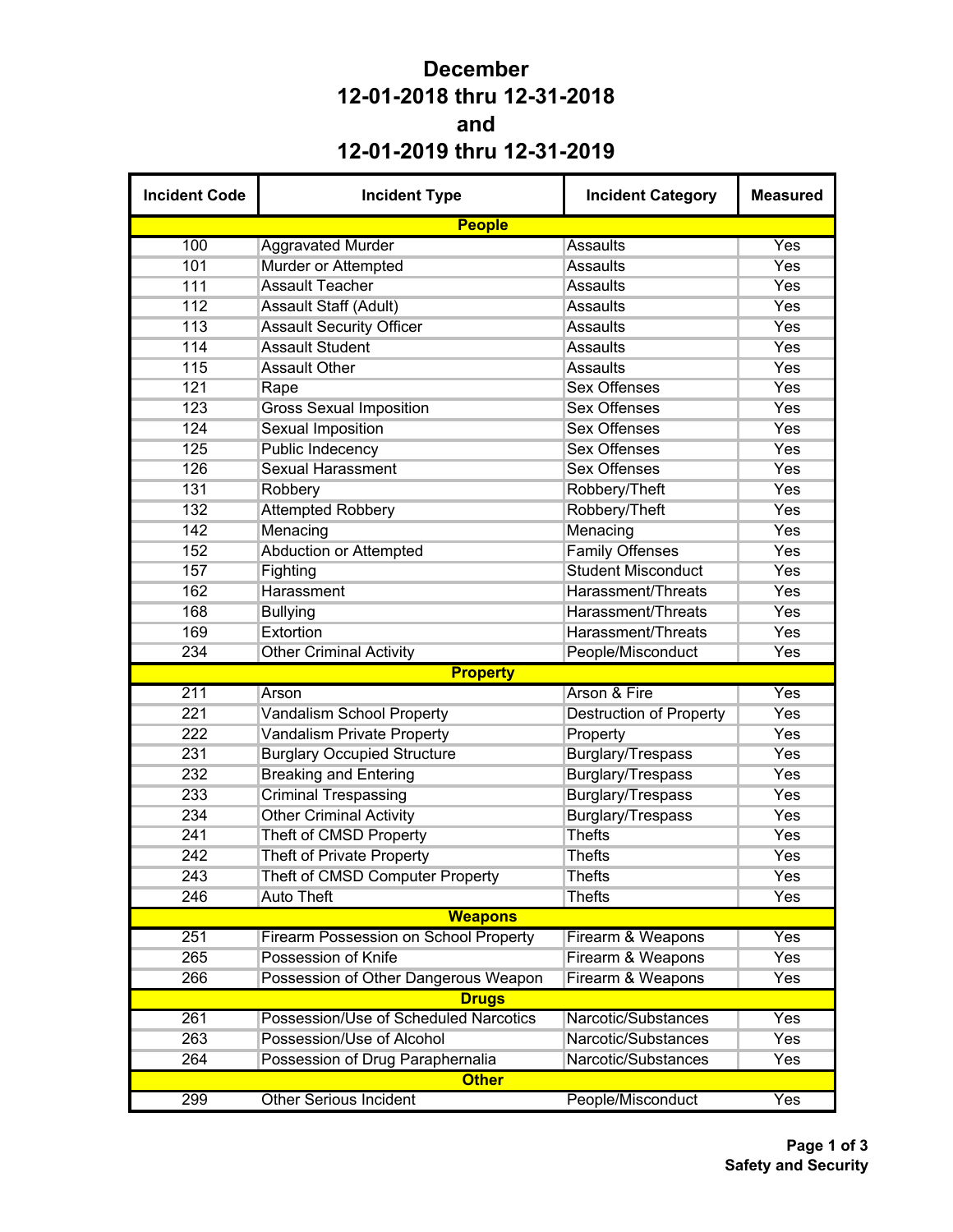## *Safety and Security Monthly Summary - December*

| <b>High School</b>                           |        |          |         |              |       |                                              | K8                   |          |                |                |       |         |
|----------------------------------------------|--------|----------|---------|--------------|-------|----------------------------------------------|----------------------|----------|----------------|----------------|-------|---------|
| <b>All Incidents</b>                         |        |          |         |              |       |                                              | <b>All Incidents</b> |          |                |                |       |         |
| Dec 18-19                                    |        |          | 49      |              |       | Dec 18-19                                    |                      |          | 76             |                |       | Dec 18- |
| Dec 19-20                                    |        |          | 50      |              |       | Dec 19-20                                    |                      |          | 85             |                |       | Dec 19- |
| Change                                       |        |          | 2%      |              |       | Change                                       |                      |          | 12%            |                |       | Change  |
| <b>Quantity - Measured Serious Incidents</b> |        |          |         |              |       | <b>Quantity - Measured Serious Incidents</b> |                      |          |                |                |       | C       |
|                                              | People | Property | Weapons | <b>Drugs</b> | Other |                                              | People               | Property | Weapons        | Drugs          | Other |         |
| Dec 18-19                                    | 26     | 4        | 6       | 8            | 5     | Dec 18-19                                    |                      | 52<br>8  | 4 <sup>1</sup> | $\overline{2}$ | 10    | Dec 18- |



|           | High School          |                                                                                                                                                                                                                                                                                                                                                                                   | K8                   |                                                                                                                                                                                                                                                                                                                                                                                   | <b>Monthly Total</b>  |                      |
|-----------|----------------------|-----------------------------------------------------------------------------------------------------------------------------------------------------------------------------------------------------------------------------------------------------------------------------------------------------------------------------------------------------------------------------------|----------------------|-----------------------------------------------------------------------------------------------------------------------------------------------------------------------------------------------------------------------------------------------------------------------------------------------------------------------------------------------------------------------------------|-----------------------|----------------------|
|           | <b>All Incidents</b> |                                                                                                                                                                                                                                                                                                                                                                                   | <b>All Incidents</b> |                                                                                                                                                                                                                                                                                                                                                                                   |                       | <b>All Incidents</b> |
| Dec 18-19 | 49                   | Dec 18-19                                                                                                                                                                                                                                                                                                                                                                         | 76                   |                                                                                                                                                                                                                                                                                                                                                                                   | $Dec 18-19 (Monthly)$ |                      |
| Dec 19-20 | 50                   | Dec 19-20                                                                                                                                                                                                                                                                                                                                                                         | 85                   |                                                                                                                                                                                                                                                                                                                                                                                   | $Dec 19-20 (Monthly)$ |                      |
|           | 0 <sup>0</sup>       | $\bigcap$ $\bigcup$ $\bigcap$ $\bigcap$ $\bigcap$ $\bigcap$ $\bigcap$ $\bigcap$ $\bigcap$ $\bigcap$ $\bigcap$ $\bigcap$ $\bigcap$ $\bigcap$ $\bigcap$ $\bigcap$ $\bigcap$ $\bigcap$ $\bigcap$ $\bigcap$ $\bigcap$ $\bigcap$ $\bigcap$ $\bigcap$ $\bigcap$ $\bigcap$ $\bigcap$ $\bigcap$ $\bigcap$ $\bigcap$ $\bigcap$ $\bigcap$ $\bigcap$ $\bigcap$ $\bigcap$ $\bigcap$ $\bigcap$ | 10 <sup>1</sup>      | $\bigcap$ $\bigcup$ $\bigcap$ $\bigcap$ $\bigcap$ $\bigcap$ $\bigcap$ $\bigcap$ $\bigcap$ $\bigcap$ $\bigcap$ $\bigcap$ $\bigcap$ $\bigcap$ $\bigcap$ $\bigcap$ $\bigcap$ $\bigcap$ $\bigcap$ $\bigcap$ $\bigcap$ $\bigcap$ $\bigcap$ $\bigcap$ $\bigcap$ $\bigcap$ $\bigcap$ $\bigcap$ $\bigcap$ $\bigcap$ $\bigcap$ $\bigcap$ $\bigcap$ $\bigcap$ $\bigcap$ $\bigcap$ $\bigcap$ |                       |                      |

## **Quantity - Measured Serious Incidents Quantity - Measured Serious Incidents Quantity - Measured Serious Incidents**

| يو<br>د<br><b>SC</b><br>w<br>Φ<br>Φ<br>മ<br>წე<br>횽<br>ᄒ<br>ധ<br>ၕ<br>∼<br>∸<br>ᢛ<br>Ō<br>Ф<br>Φ<br>ᅀ<br>∸<br>∸<br>Ф<br>G)<br>Φ<br>C)<br>Φ<br>௨<br>௨<br>ட<br>ᄔ<br>⋍<br>ㅛ<br>∸ | ვ     |    |
|-------------------------------------------------------------------------------------------------------------------------------------------------------------------------------|-------|----|
| 12 <sup>1</sup><br>10<br>78<br>Dec 18-19<br>Dec 18-19<br>Dec 18-19 (Monthly)<br>52<br><b>26</b><br>81<br>61<br>4<br>ດເ                                                        | 10 10 | 15 |
| Dec 19-20<br>Dec 19-20<br>23<br>Dec 19-20 (Monthly)<br>76<br>55<br>18<br>14<br>21<br>8<br>15 <sup>1</sup><br>$\sim$<br>4<br>11<br>$\sim$                                      |       | 14 |



|                           |                      | K <sub>8</sub>                               |        |                 |                |                |       |                      | <b>Monthly Total</b>                         |        |                 |                 |                |       |
|---------------------------|----------------------|----------------------------------------------|--------|-----------------|----------------|----------------|-------|----------------------|----------------------------------------------|--------|-----------------|-----------------|----------------|-------|
|                           | <b>All Incidents</b> |                                              |        |                 |                |                |       | <b>All Incidents</b> |                                              |        |                 |                 |                |       |
| 49                        |                      | Dec 18-19                                    |        |                 | 76             |                |       |                      | Dec 18-19 (Monthly)                          |        |                 | 125             |                |       |
| 50                        |                      | Dec 19-20                                    |        |                 | 85             |                |       |                      | Dec 19-20 (Monthly)                          |        |                 | 135             |                |       |
|                           |                      |                                              |        |                 |                |                |       |                      |                                              |        |                 |                 |                |       |
| 2%                        |                      | Change                                       |        |                 | 12%            |                |       |                      | Change                                       |        |                 | 8%              |                |       |
| :idents                   |                      | <b>Quantity - Measured Serious Incidents</b> |        |                 |                |                |       |                      | <b>Quantity - Measured Serious Incidents</b> |        |                 |                 |                |       |
| Weapons<br>Drugs<br>Other |                      |                                              | People | Property        | Weapons        | <b>Drugs</b>   | Other |                      |                                              | People | Property        | Weapons         | Drugs          | Other |
| $6 \,$<br>8<br>5          |                      | Dec 18-19                                    | 52     | 8               | $\overline{4}$ | $\overline{2}$ | 10    |                      | Dec 18-19 (Monthly)                          | 78     | 12 <sup>1</sup> | 10 <sup>1</sup> | 10             | 15    |
| 14<br>3<br>$\overline{4}$ |                      | Dec 19-20                                    | 55     | 15 <sub>l</sub> | $\overline{4}$ | $\Omega$       |       |                      | Dec 19-20 (Monthly)                          | 76     | 23              | 18              | $\overline{4}$ | 14    |